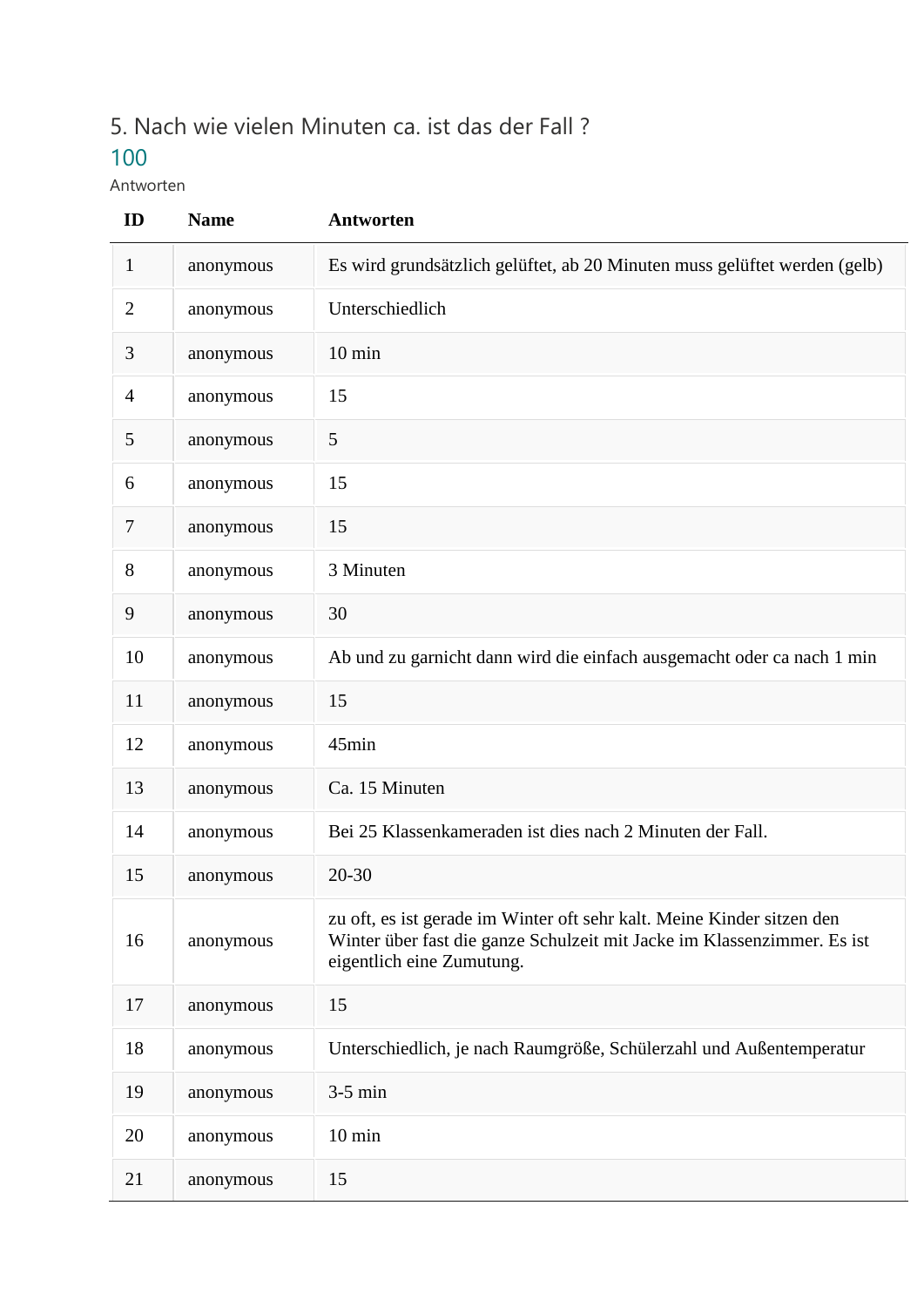| ID | <b>Name</b> | <b>Antworten</b>                                                                   |
|----|-------------|------------------------------------------------------------------------------------|
| 22 | anonymous   | $15 \text{ min}$                                                                   |
| 23 | anonymous   | $\sqrt{2}$                                                                         |
| 24 | anonymous   | 30                                                                                 |
| 25 | anonymous   | 20min                                                                              |
| 26 | anonymous   | Kommt immer darauf an zwischen 5 und 20 minuten                                    |
| 27 | anonymous   | Kommt auf Lehrer an aber meistens gleich nach der Umschaltung auf Rot<br>oder Gelb |
| 28 | anonymous   | Hängt davon ab wie viele im Raum sind                                              |
| 29 | anonymous   | 10                                                                                 |
| 30 | anonymous   | Nach ca. 3min                                                                      |
| 31 | anonymous   | $\mathfrak{S}$                                                                     |
| 32 | anonymous   | 15                                                                                 |
| 33 | anonymous   | 15                                                                                 |
| 34 | anonymous   | 10 Minuten                                                                         |
| 35 | anonymous   | 5 min                                                                              |
| 36 | anonymous   | 20Minuten                                                                          |
| 37 | anonymous   | 10min                                                                              |
| 38 | anonymous   | 10                                                                                 |
| 39 | anonymous   | 3 Minuten                                                                          |
| 40 | anonymous   | 20min                                                                              |
| 41 | anonymous   | 15                                                                                 |
| 42 | anonymous   | $\mathfrak{S}$                                                                     |
| 43 | anonymous   | Unterschiedlich meist während des Unterrichts                                      |
| 44 | anonymous   | Meist direkt                                                                       |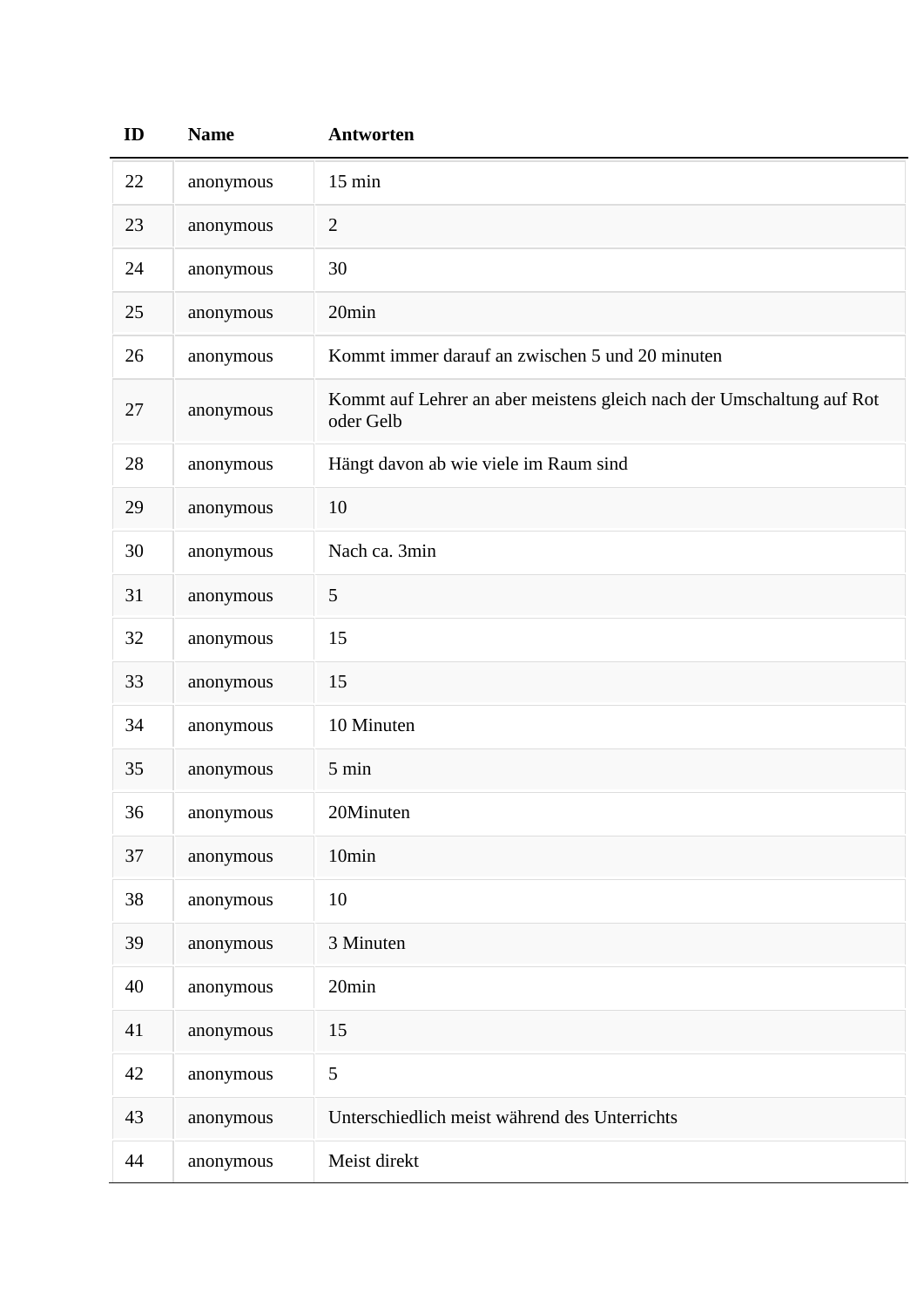| ID | <b>Name</b> | <b>Antworten</b>                                                     |
|----|-------------|----------------------------------------------------------------------|
| 45 | anonymous   | Die fenster sind eigentlich immer auf                                |
| 46 | anonymous   | 15                                                                   |
| 47 | anonymous   | 10-15 Minuten                                                        |
| 48 | anonymous   | $10 \text{ min}$                                                     |
| 49 | anonymous   | Kommt auf Lehrer, viele lehrer machen gar nichts                     |
| 50 | anonymous   | 10                                                                   |
| 51 | anonymous   | 5                                                                    |
| 52 | anonymous   | ca. 10                                                               |
| 53 | anonymous   | 20                                                                   |
| 54 | anonymous   | 15                                                                   |
| 55 | anonymous   | 20                                                                   |
| 56 | anonymous   | $10 - 15$                                                            |
| 57 | anonymous   | 20                                                                   |
| 58 | anonymous   | 25                                                                   |
| 59 | anonymous   | Unterschiedlich                                                      |
| 60 | anonymous   | Meine Tochter sagt 'gefühlt ' nach einer halben Stunde (im Hortraum) |
| 61 | anonymous   | 10                                                                   |
| 62 | anonymous   | $15 \text{ min}$                                                     |
| 63 | anonymous   | 30-40                                                                |
| 64 | anonymous   | 10                                                                   |
| 65 | anonymous   | Aller 20 Minuten wird gelüftet                                       |
| 66 | anonymous   | 20 bis 60 Minuten                                                    |
| 67 | anonymous   | 35-40 Minuten                                                        |
| 68 | anonymous   | 10-15 min                                                            |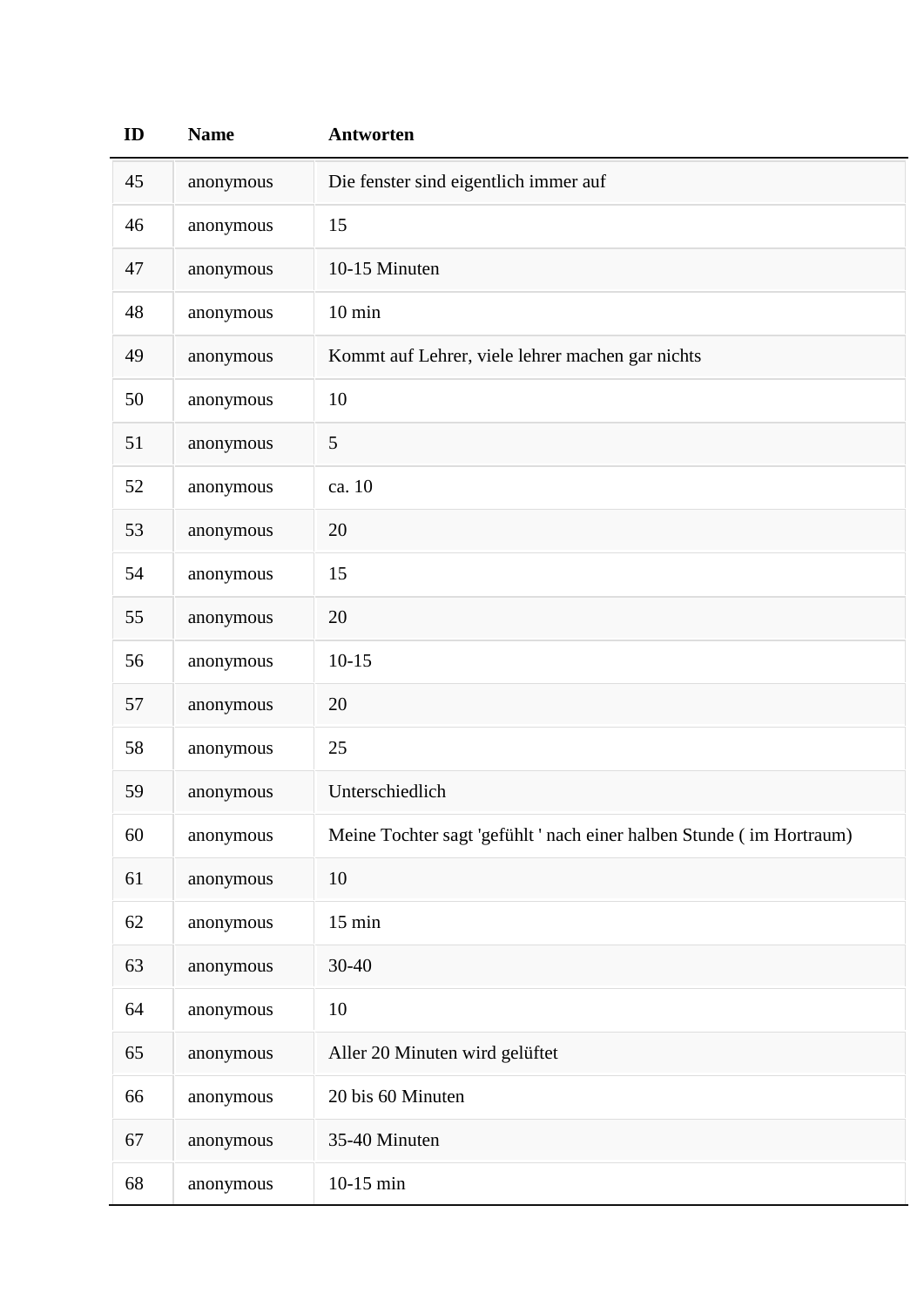| ID | <b>Name</b> | <b>Antworten</b>                                                                                                                                                                                   |
|----|-------------|----------------------------------------------------------------------------------------------------------------------------------------------------------------------------------------------------|
| 69 | anonymous   | 20min                                                                                                                                                                                              |
| 70 | anonymous   | 15                                                                                                                                                                                                 |
| 71 | anonymous   | 15                                                                                                                                                                                                 |
| 72 | anonymous   | 20 min                                                                                                                                                                                             |
| 73 | anonymous   | Das ist unterschiedlich                                                                                                                                                                            |
| 74 | anonymous   | ca. 20-30 min.                                                                                                                                                                                     |
| 75 | anonymous   | Keine Ahnung                                                                                                                                                                                       |
| 76 | anonymous   | 20 Minuten                                                                                                                                                                                         |
| 77 | anonymous   | 3                                                                                                                                                                                                  |
| 78 | anonymous   | 5                                                                                                                                                                                                  |
| 79 | anonymous   | $20 - 30$                                                                                                                                                                                          |
| 80 | anonymous   | 10                                                                                                                                                                                                 |
| 81 | anonymous   | 20 Minuten                                                                                                                                                                                         |
| 82 | anonymous   | 20-40 abgängig von Schülerzahl und Maskentragung                                                                                                                                                   |
| 83 | anonymous   | Ca. 30 Minuten                                                                                                                                                                                     |
| 84 | anonymous   | Unterschiedlich                                                                                                                                                                                    |
| 85 | anonymous   | Abhängig vom Raum (20 bis 30min)                                                                                                                                                                   |
| 86 | anonymous   | $25 - 30$                                                                                                                                                                                          |
| 87 | anonymous   | Meist 10-15 Minuten                                                                                                                                                                                |
| 88 | anonymous   | 30min                                                                                                                                                                                              |
| 89 | anonymous   | meist sind die Fester dann die gesamte restliche Stunde auf. Außer in<br>einem Fach, da wird in den Pauen gelüftete und nicht zwischendrin, da<br>der/die Leherinn die Apmeln für Schwachsinn hält |
| 90 | anonymous   | sofort                                                                                                                                                                                             |
| 91 | anonymous   | 20                                                                                                                                                                                                 |